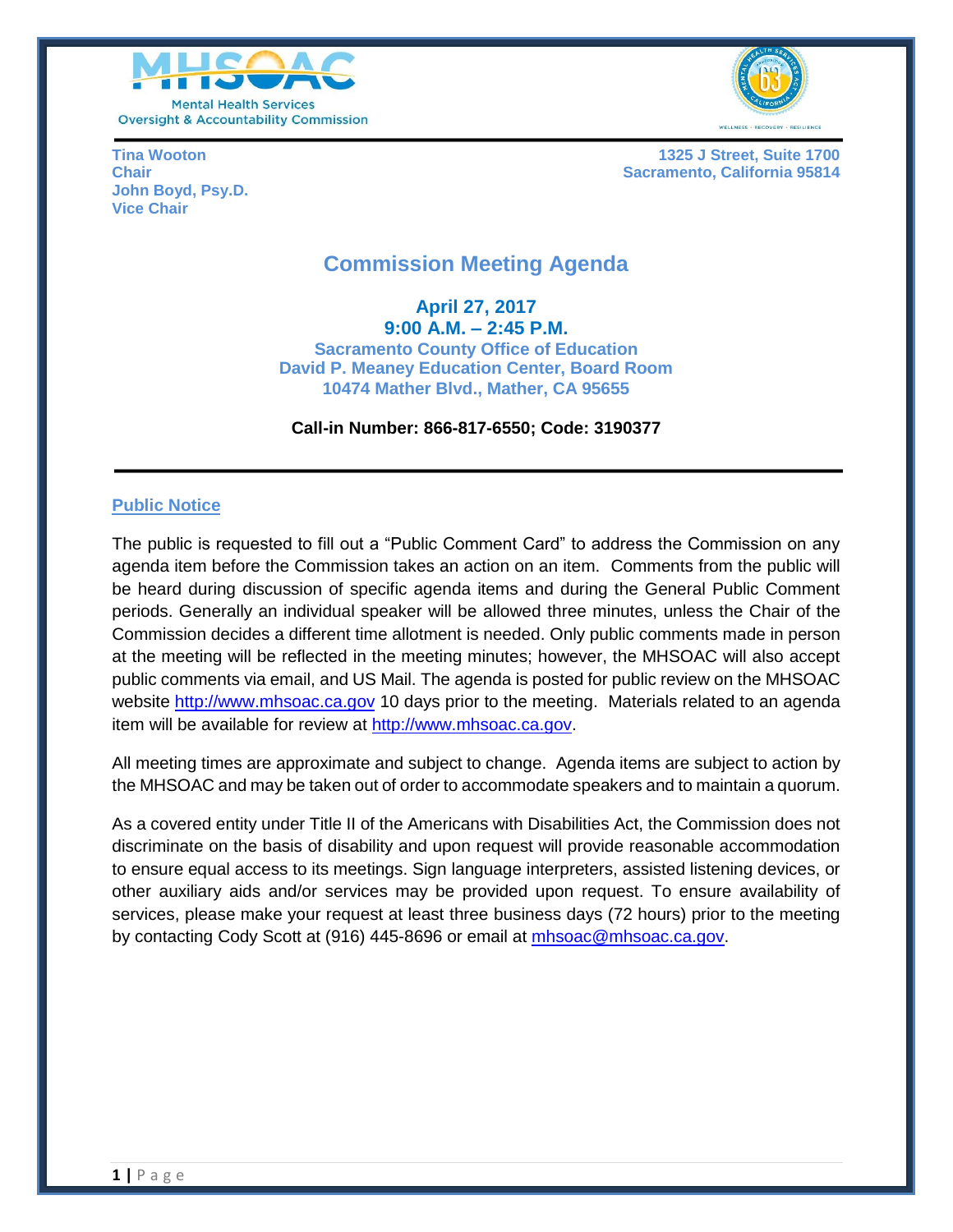



**Tina Wooton AGENDA John Boyd, Psy.D.** Chair **April 27, 2017** Vice Chair

## **9:00 AM Convene**

Chair Tina Wooton will convene the Mental Health Services Oversight and Accountability Commission (MHSOAC or Commission) Meeting. Roll call will be taken.

- **9:05 AM Welcome**
- **9:10 AM Announcements**

### **9:15 AM Action** 1: Approve March 23, 2017, MHSOAC Meeting Minutes

The Commission will consider approval of the minutes from the March 23, 2017 MHSOAC meeting.

- Public Comment
- Vote

### **9:20 AM Action**

2: Senate Bills (SB) 191 and 192 (Beall) **Presenter:** Carla Saporta, Legislative Consultant, Senator Beall's Office

The Commission will consider supporting two bills: SB 191 (Beall)- Student Mental Health and Substance Use Disorder Services; and SB 192 (Beall)- Mental Health Services Act Reversion Fund.

- Public Comment
- Vote

### **9:50 AM Action**

3: Assembly Bill (AB) 254 (Thurmond) **Presenter:** Assemblymember Tony Thurmond

The Commission will consider supporting AB 254 (Thurmond)-Local Educational Agency Pilot for Overall Needs.

- Public Comment
- Vote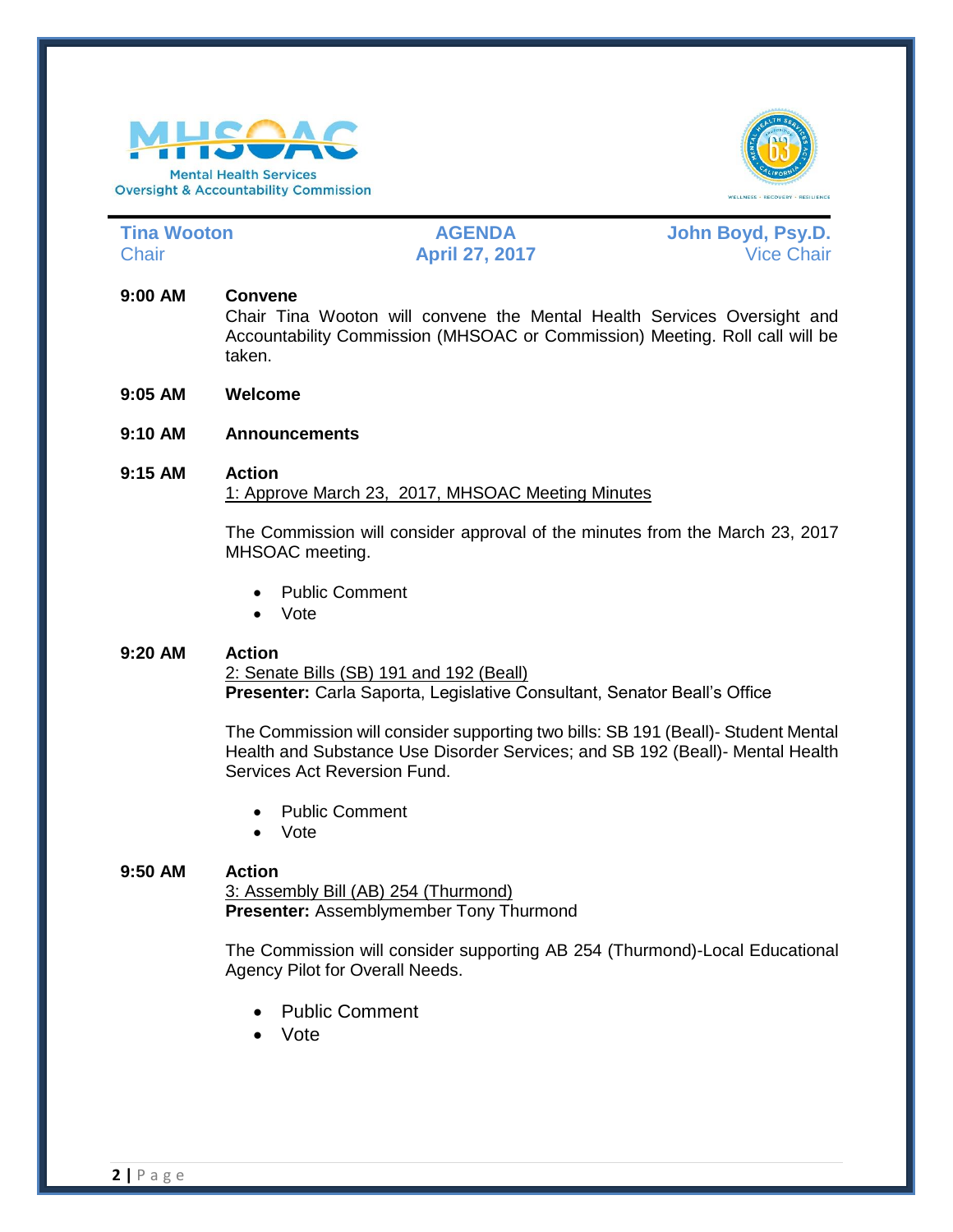#### **10:10 AM Action**

#### 4: Assembly Bill (AB) 1315 (Mullin)

**Presenter:** Norma Pate, Deputy Director, will introduce the representative from Assemblymember Mullin's office

The Commission will consider supporting AB 1315 (Mullin)-.Early Psychosis Detection and Intervention Competitive Selection Process Act.

- Public Comment
- Vote

#### **10:30 AM Action**

5: Technical Assistance Contract **Presenters:** Brian Sala, Ph.D., Deputy Director and Norma Pate, Deputy **Director** 

The Commission will consider authorizing entering into a contract with Alexan RPM to fund additional technical assistance and project management support for business processes and information technology projects.

- Public Comment
- Vote

#### **11:00 AM Action**

6: MHSA Fiscal Reversion Report **Presenter:** Brian Sala, Ph.D., Deputy Director

The Commission will consider adopting the Fiscal Reversion Report submitted by the Fiscal Reversion Project Subcommittee.

- Public Comment
- Vote

#### **11:45 AM Action**

7: Modoc County Innovation Plan **County Presenter:** Karen Stockton, Ph.D., M.S.W., B.S.N, Health Services **Director** 

The Commission will consider approval of one Innovative Project Plan for Modoc County.

- Public Comment
- Vote